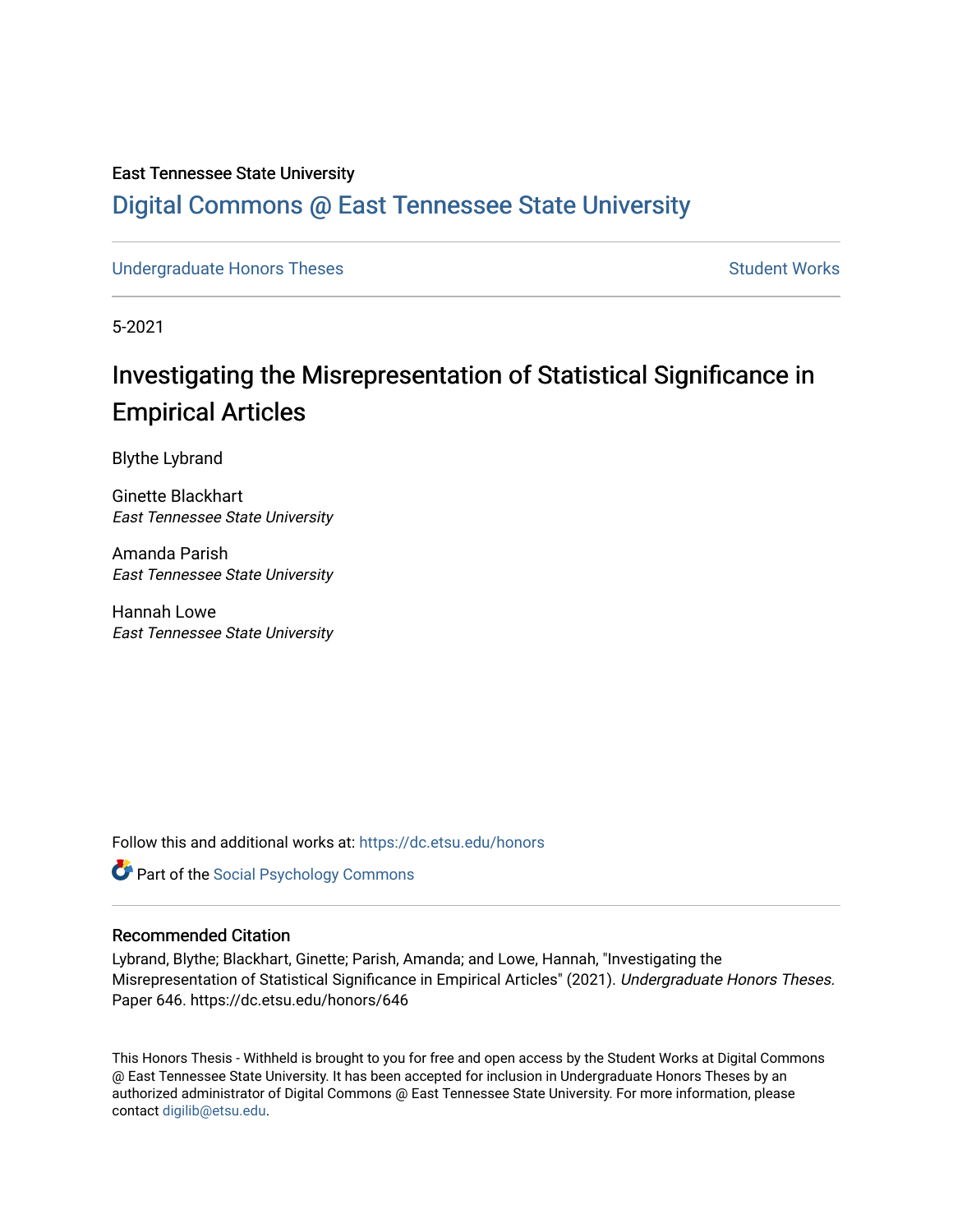# **Investigating the Misrepresentation of Statistical Significance in Empirical Articles**

By

Blythe Battle Lybrand

Co-Authors: Ginette C. Blackhart, Amanda Parish, & Hannah Lowe

An Undergraduate Thesis Submitted in Partial Fulfillment of the Requirements for the Honors College and the Fine and Performing Arts Scholars Program College of Arts and Sciences Self and Relationships Lab East Tennessee State University

Bligthe 6 fifthemal

Blythe B. Lybrand Date

5/5/2021

Livi Blad

Dr. Ginette C. Blackhart, Thesis Mentor Date

 *Samantha Castelblanco* 5-5-21

\_\_\_\_\_\_\_\_\_\_\_\_\_\_\_\_\_\_\_\_\_\_\_\_\_\_\_\_\_\_\_\_\_\_\_\_\_\_\_\_\_\_ Samantha A. Castelblanco, M.A., Reader Date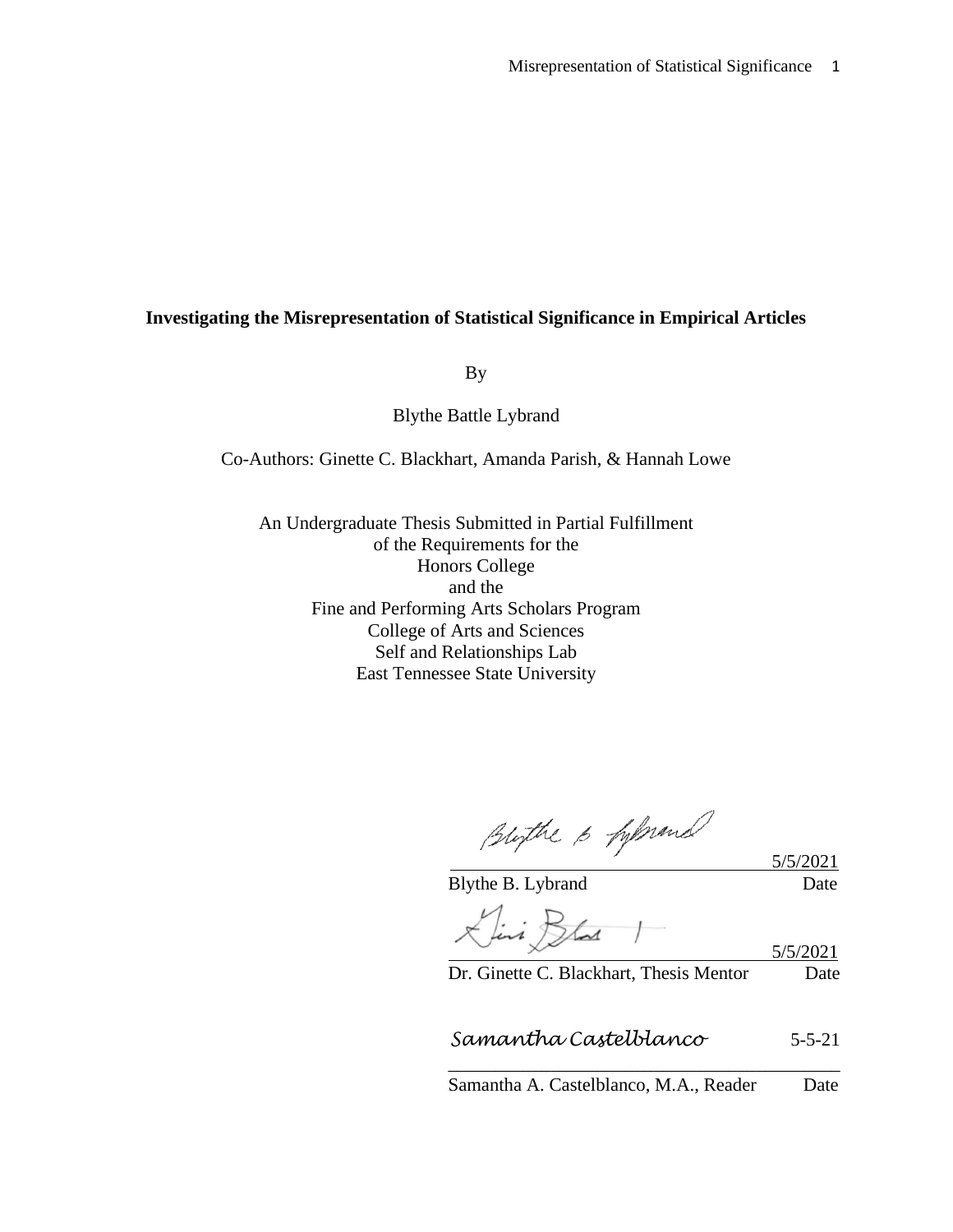# **Table of Contents**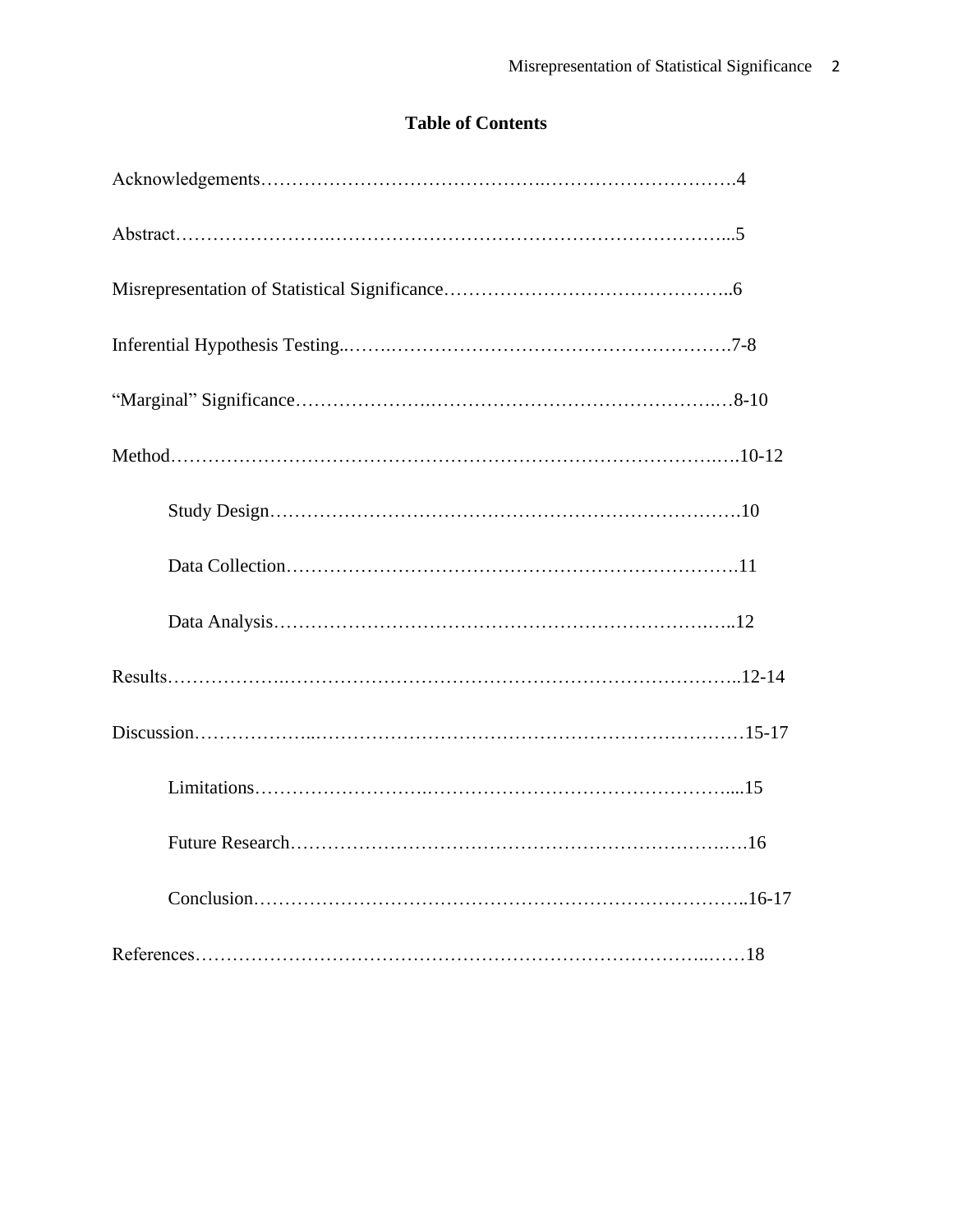# **Tables and Figures**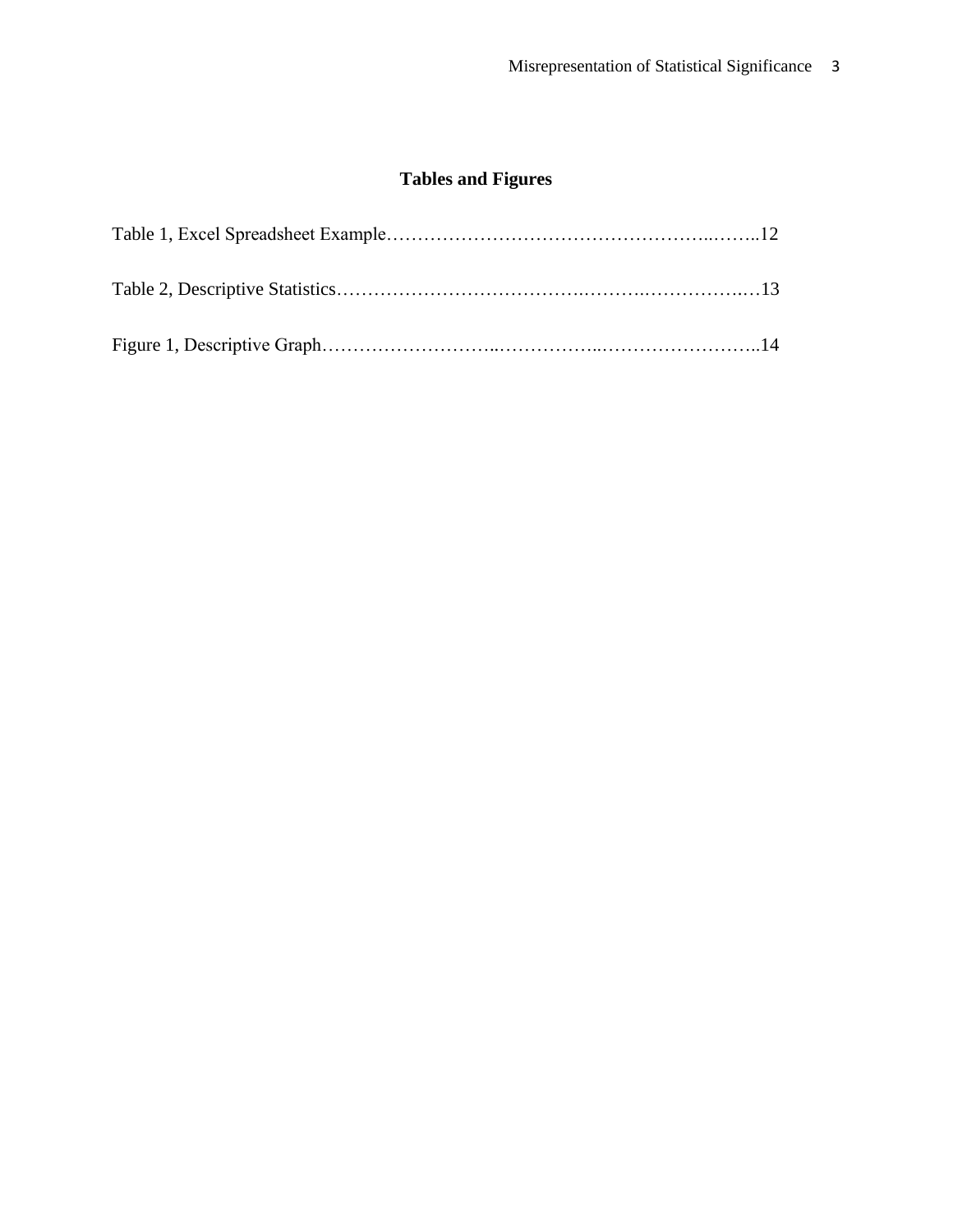# **Acknowledgements**

I would like to personally thank those in the research lab who assisted with the collection and coding of the data for this study. In particular, Dr. Ginette C. Blackhart played an instrumental role in ensuring that the process was smooth by uploading all of the necessary files and making them readily available to myself as well as other research assistants. Thank you all for your involvement with this research.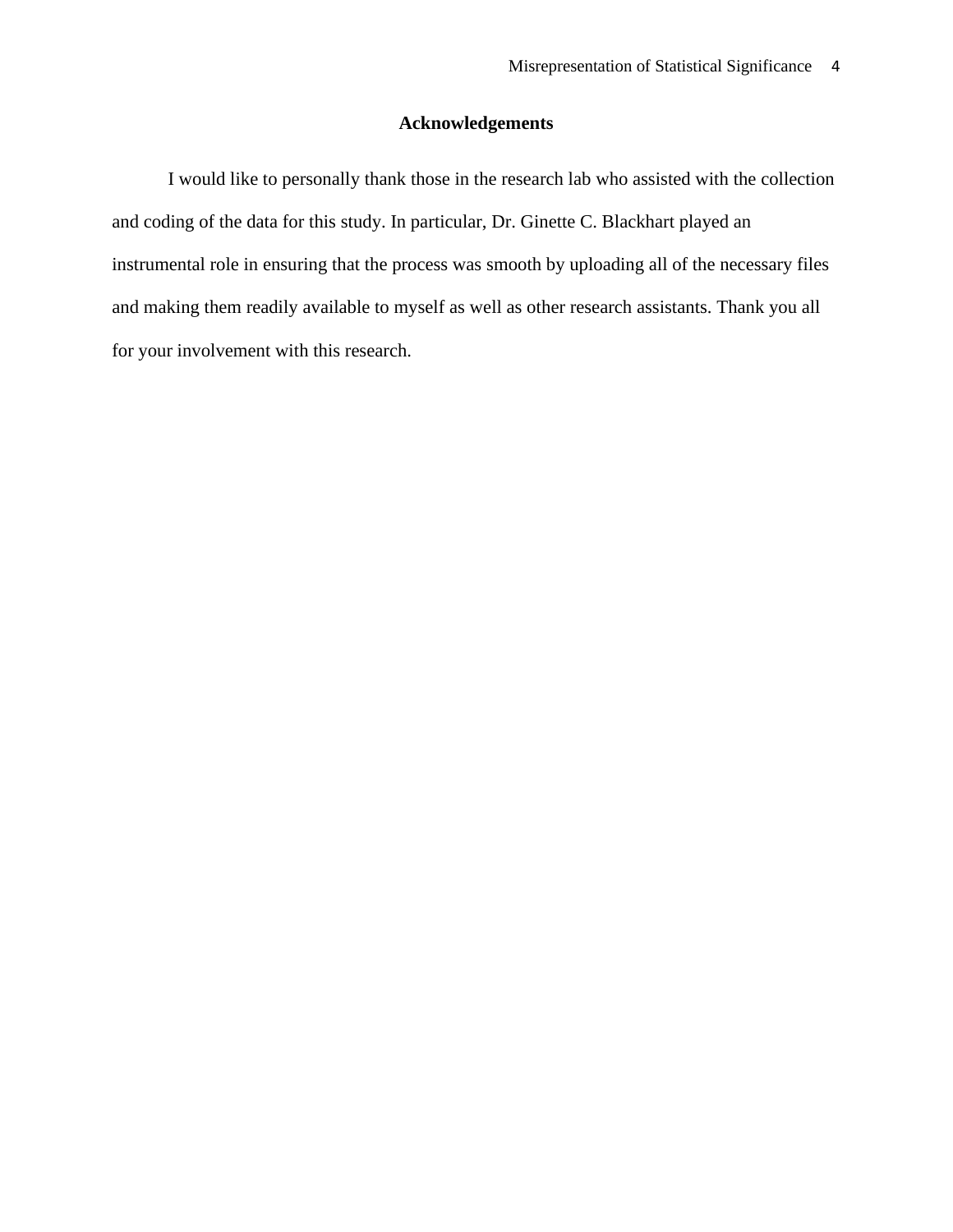### **Abstract**

In an attempt to preserve research integrity, the aim of this study is to examine how often statistical results are being misrepresented in empirical studies by using terms such as "marginally significant," "approached significance," or "trend toward significance" when interpreting findings. The use of these terms gives ambiguous significance to results that are in fact nonsignificant, which threatens future research by contributing to issues such as the replication crisis. For this study, data were coded from 437 empirical articles published online in *The Journal of Personality and Social Psychology* (*JPSP*) over a 4-year period between 2017 and 2020. According to our findings, although misrepresentation of statistical results are prevalent within *JPSP* articles, rates decreased significantly over the four-year time period examined. Additionally, as the number of studies published in *JPSP* increased each year during the four-year period examined, there may be a potential rise in representatively sound studies and decrease of misrepresentation within this discipline.

*Keywords: margin\*, approach\*, trend\*, marginally significant, misrepresentation, JPSP, empirical articles*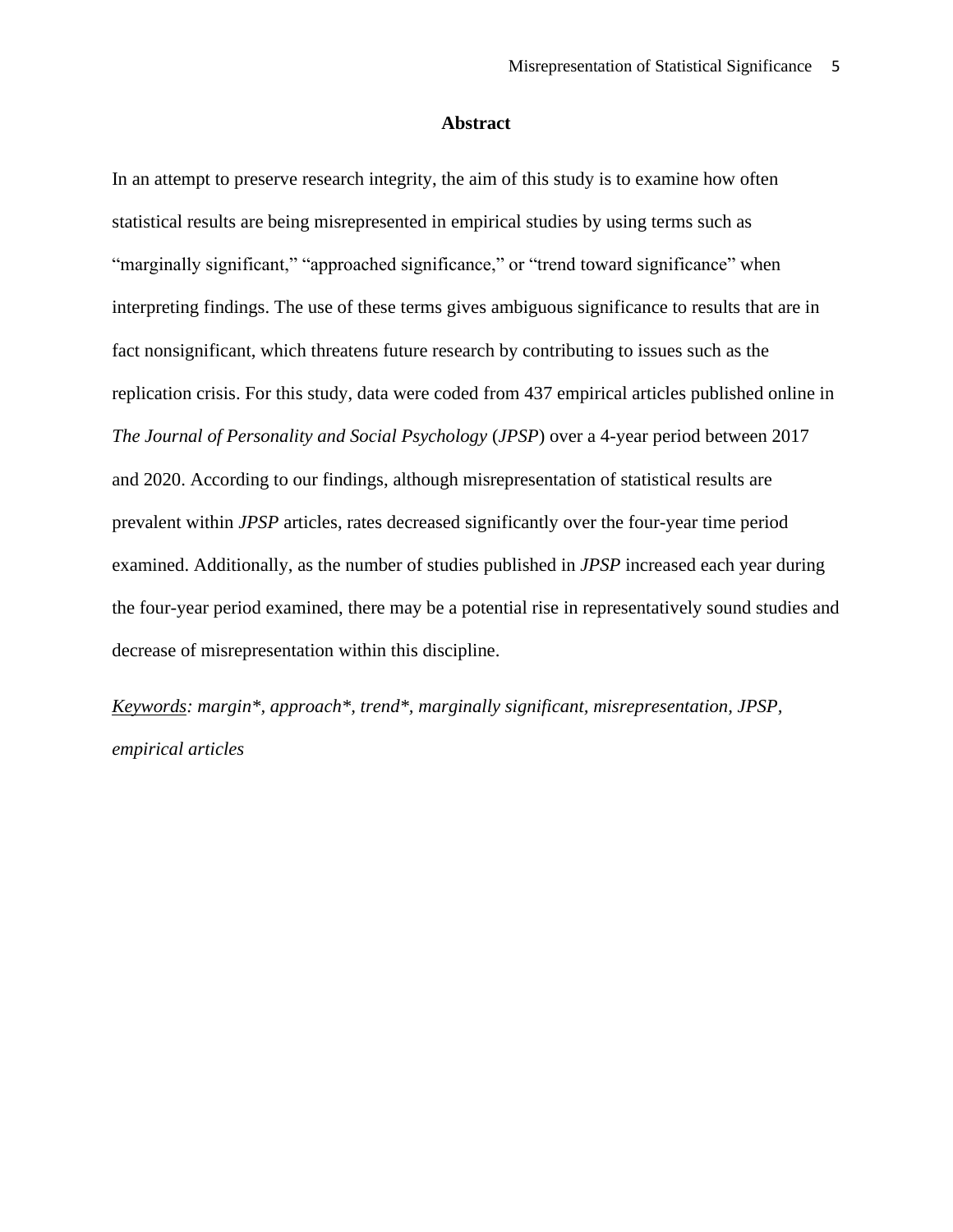#### **Investigating the Misrepresentation of Statistical Significance in Empirical Articles**

The misrepresentation of statistical significance in empirical articles is an issue that has been infecting empirical studies and journals within the scientific community for decades (Nuijten, Hartgerink, Van Assen, Epskamp, & Wicherts, 2015). While *p*-hacking and falsely creating results are more well-known acts of scientific fraud, there is a lesser-known issue that contributes to the replication crisis in the psychological sciences, which is using misrepresentative terms to attribute statistical significance to nonsignificant results. Phrases commonly used to attribute statistical significance to nonsignificant results include "marginally significant," "approaching significance," "a trend toward significance," and similar phrases (for a complete list of ways in which researchers may misrepresent the statistical significance of their results, see Hankins, 2013). It is important to note that marginal significance is not the same as true statistical significance. Using the term "marginally significant" is an indirect way of admitting that the resulting *p*-value was not statistically significant while attempting to give it the appearance of statistical significance. This is more commonly seen when the *p*-value is very close to being less than 0.05 but is ultimately greater than 0.05. Researchers commit this fraudulent act because the more significant their results are (or in this case, seem), the more likely the study is to be published; in turn, these publishments may reward researchers with grants or financial aid to continue their research or begin new studies. This is not only dangerous to the validity and reliability of present and future research, but it also takes financial aid away from potential researchers and studies who are being honest with their results and finding significance worth researching and expanding further.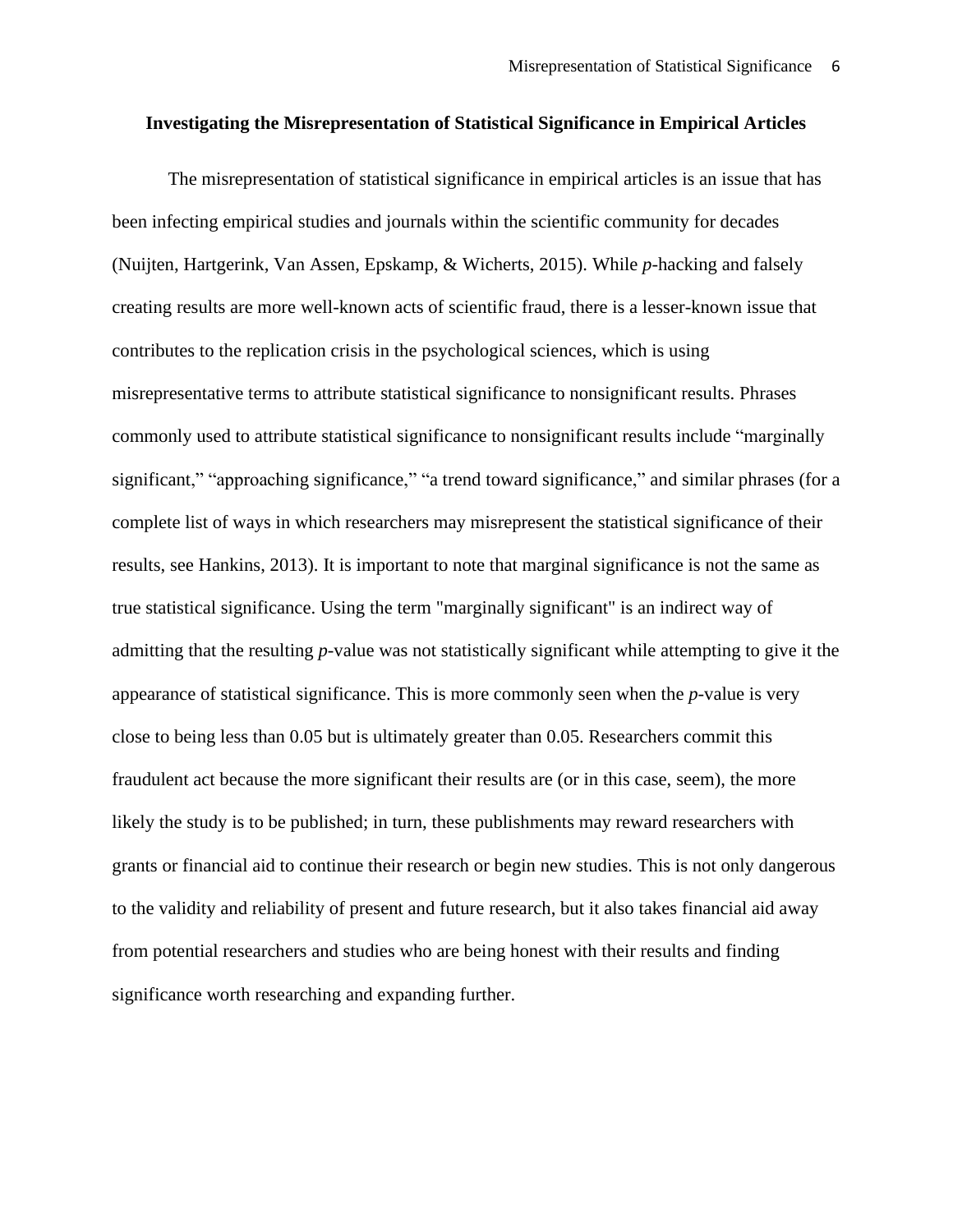### **Inferential Hypothesis Testing**

Within inferential hypothesis testing, the null hypothesis assumes that the there is no significant results within the data (e.g., no relationship between the variables, no difference between groups). On the other hand, the alternative hypothesis (or research hypothesis) is the outcome researchers hope their data support. If the results are significant, the null hypothesis will be rejected because the predictions of the researcher were supported. Oppositely, if the results are insignificant, the null hypothesis fails to be rejected and thus indicates that the predictions of the researchers were unsupported.

*P*-value is the probability of evidence that the null hypothesis should be rejected in a study; a smaller *p*-value indicates stronger evidential support for the alternative hypothesis, and is ultimately what researchers hope to find. As a standard in the scientific community, confidence levels are typically set at 95% and alpha is set at .05, which translates to researchers hypothesizing that their chances of making a Type I error is less than 5%. Thus, *p*-values with alpha set at .05 are only significant when resulting in less than .05, or less than 5%.

To recap, in inferential hypothesis testing, statistical significance is indicative of the resulting *p*-value; if research indicates a *p*-value of less than .05, the results are revealed as being statistically significant, thus the null hypothesis gets rejected, allowing for studies to be replicated and investigated further. However, if the *p*-value is greater than .05, the results are ultimately insignificant, and the null hypothesis fails to be rejected and researchers either move on or find new measures to study.

It is important to note that in some instances, while a null hypothesis may fail to be rejected, it can still be an important finding to research and should not be discredited or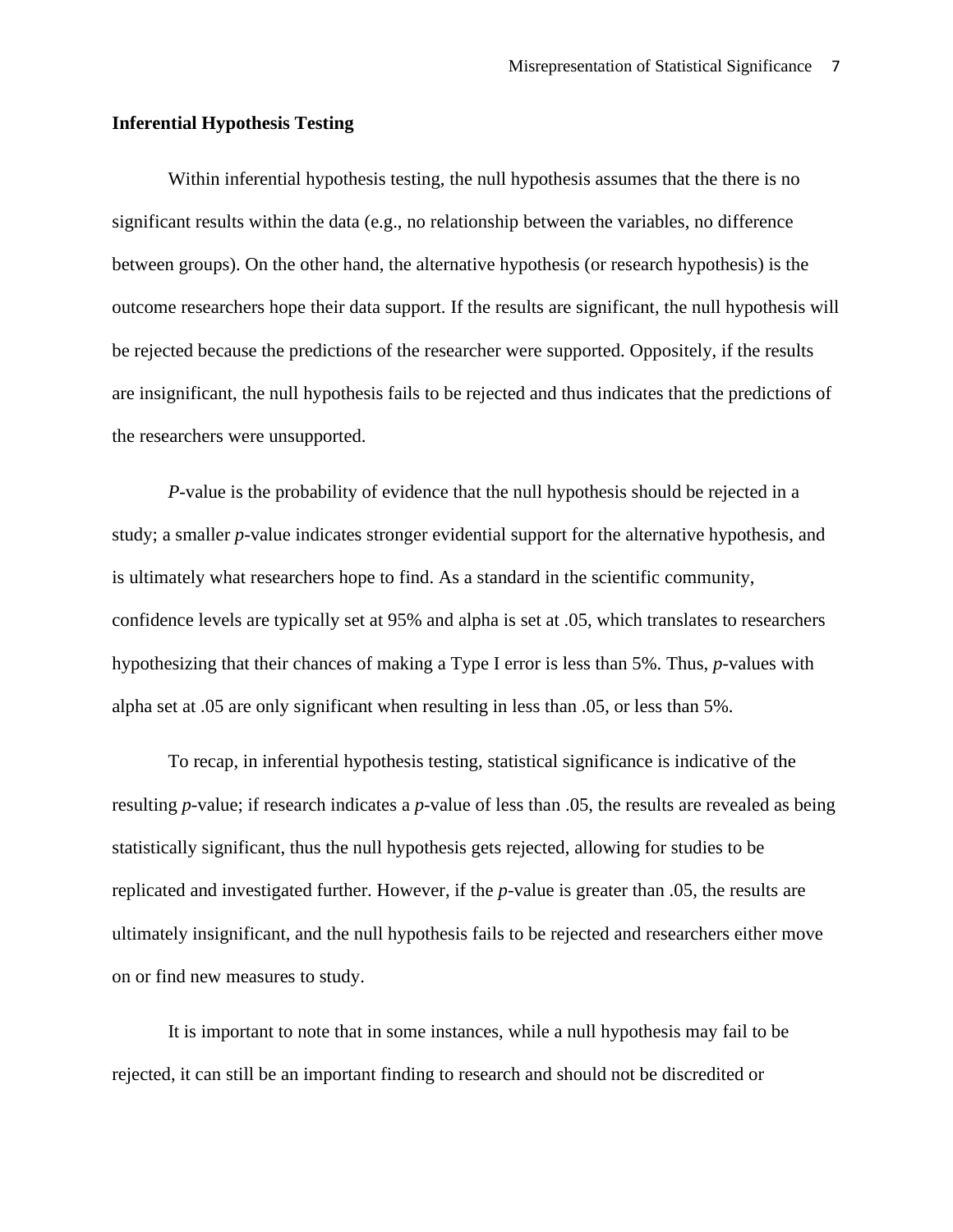overlooked. Often in psychology, researchers are expected to have results which reject their null hypotheses in order to get published, but results that fail to reject these hypotheses are important because we learn something from them too. However, this becomes negated when researchers claim marginal significance or phrases of the like.

# **"Marginal" Significance**

As stated above, marginal significance is not the same as true statistical significance because it distorts the actual results and suggests significance for nonsignificant findings (Pritschet, Powell, & Horne, 2016). This misrepresentation and the use of terms such as "marginal" to describe significance for nonsignificant statistical results can cause several problems, the predominant issue being that it contributes to the replication crisis.

In the psychological sciences, the replication crisis, also referred to as the reproducibility or replicability crisis, refers to the increasing belief that the results of numerous scientific studies are incapable of being reproduced or replicated by other researchers (Nosek, Cohoon, Kidwell, & Spies, 2016). This belief often leads to the assumption that those results are insignificant, that the research is wrong, and that it should not be trusted which is a growing concern for many researchers and experts in the field. Some issues that directly contribute to this crisis are *p*hacking or falsifying data, a lack of uniformity pertaining to acceptable statistical significance within the field, researcher bias and the incentive to publish significant results, and inconsistencies within the peer review system. These issues negatively impact psychological research as a whole by confirming the negative biases of those questioning the research, falsely influencing the findings of future studies, wasting resources and finances, and causing researchers to overlook relationships that may in fact be significant. All of these issues threaten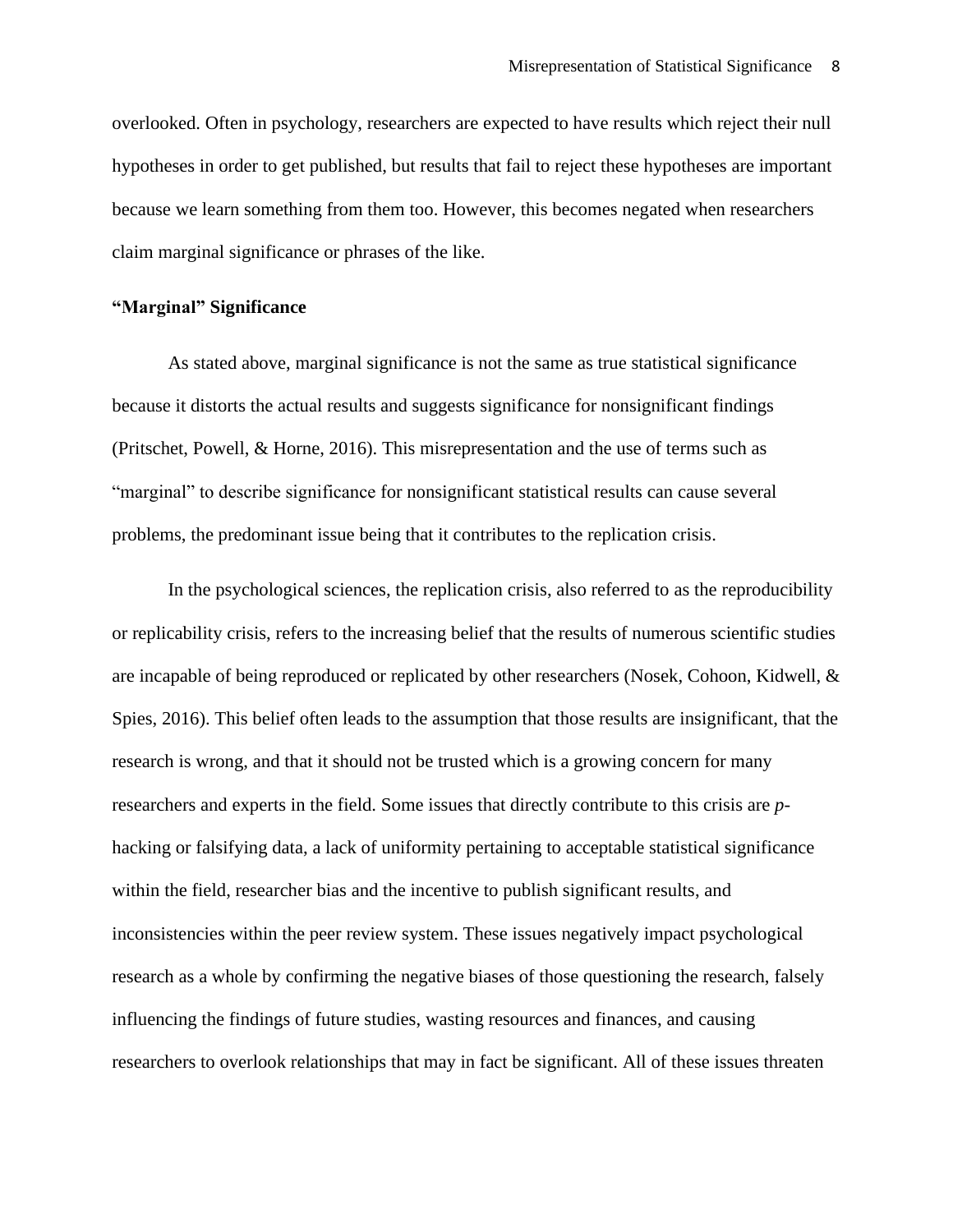the integrity of psychological research, as well as the integrity of the researchers and journals to which these problematic studies are published.

In 2019, research conducted by Olsson-Collentine, van Assen, and Hartgerink on the misrepresentation of statistical significance was published in *Psychological Science.* The study, titled "The Prevalence of Marginally Significant Results in Psychology Over Time," investigated the percentage of *p*-values (.05  $\lt p$ -value  $\leq$  .10) that were being reported as marginally significant in published psychological journals spanning from 1985 to 2016. Researchers assessed a total of 74,489 online articles and coded 42,504 *p*-values falling between .05 and .10.

Their findings indicated that roughly 40% of *p*-values within this range were recorded by researchers as being marginally significant, and additionally indicated that there was significant variation between nine psychological disciplines. Specifically, the practice was observed the most in organizational psychology (45.4%) and social psychology (44.5%), and observed the least in clinical psychology (30.1%). Furthermore, results showed that the percentage of *p*-values being reported as marginally significant either remained constant or decreased over time across disciplines. It was noted that, of the two journals assessed, *The Journal of Personality and Social Psychology (JPSP)* in particular showed an increase of nonsignificant *p*-values being reported as marginally significant, unjustly representing the social psychology discipline. As a result, the purpose of this study is to examine whether or not more recent publications to *JPSP* will replicate these former trends, as well as to hopefully discover that this prevalence is decreasing as the years progress.

The specific goal of this study is to assess the prevalence of misrepresented statistical results within empirical articles published to *JPSP* over a four-year period (2017-2020), as well as to determine whether that prevalence is increasing or decreasing over time. The hypotheses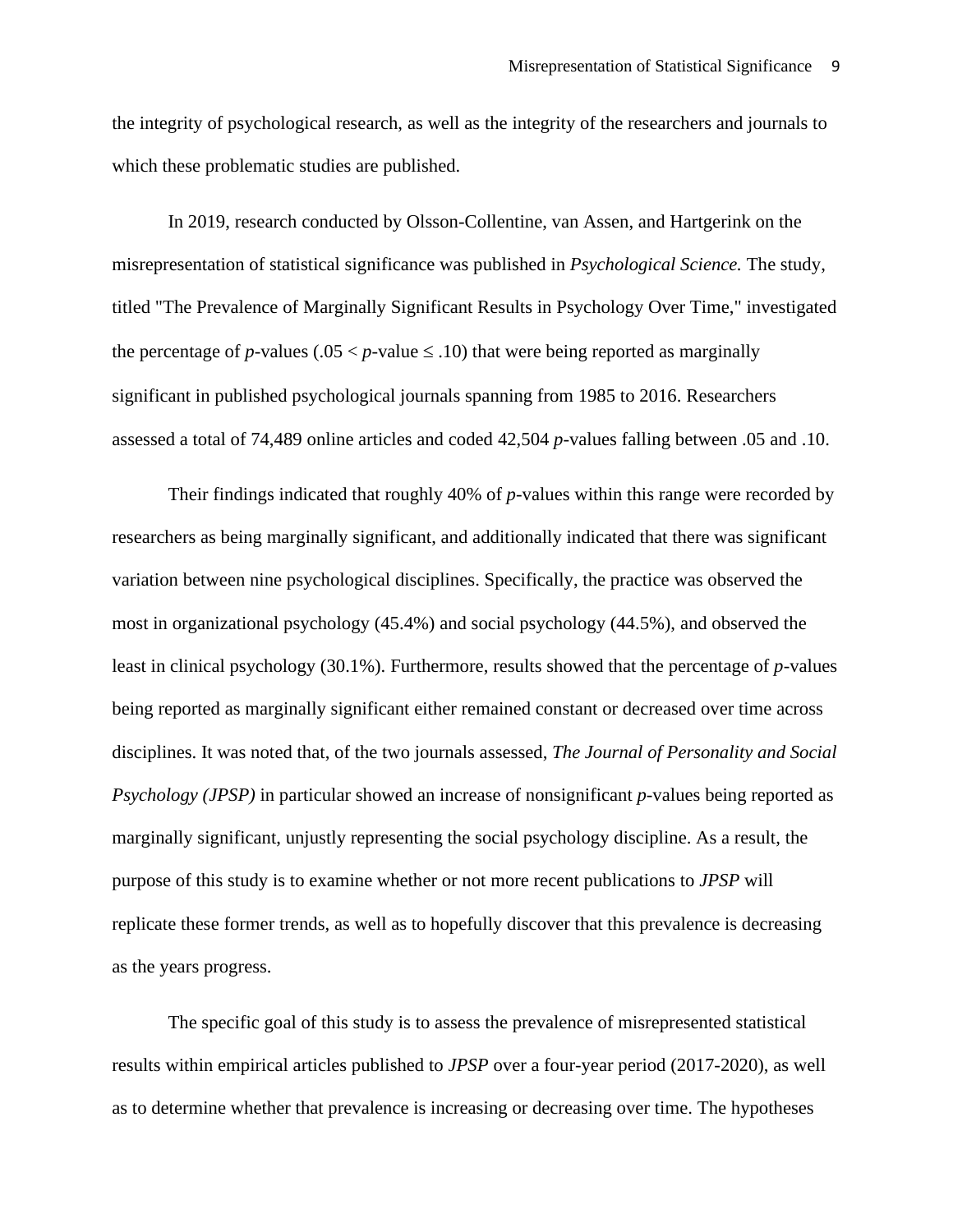for this study are as follows: **H1:** From 2017-2020, social and personality psychology researchers continue to use the terms "margin\*," "approach\*," and "trend\*" as they relate to statistical significance in *JPSP* articles, misrepresenting their statistical results. **H2:** The prevalence of misrepresentation of statistical results in *JPSP* articles will decrease from year to year from 2017-2020.

It is important to note that the second research hypothesis somewhat contradicts the findings of Olsson-Collentine et al. (2019) which claims the percentage of *p*-values being recorded as marginally significant in *JPSP* is increasing annually. The reason for this opposition stems from the idea that researchers within the psychological field, particularly personality and social psychological disciplines, have likely heard of or read these results seeing as this research was published in 2019 and subjected to peer review. Thus, the publication of this study likely caught the attention of researchers who regularly or sometimes use terms such as marginal significance and resulted in an individualized realization that they need to make a mindful effort to negate these terms from their vocabulary, being especially particular when publishing to *JPSP*.

#### **Method**

#### **Study Design**

Seeing as this study did not use participants, but rather examined and collected preexisting data, it is considered to be a correlational design due to the nature and desire of this research to evaluate instances of misrepresentation when interpreting statistical significance. Four years' worth of articles from *JPSP* were assessed and compared for their inherent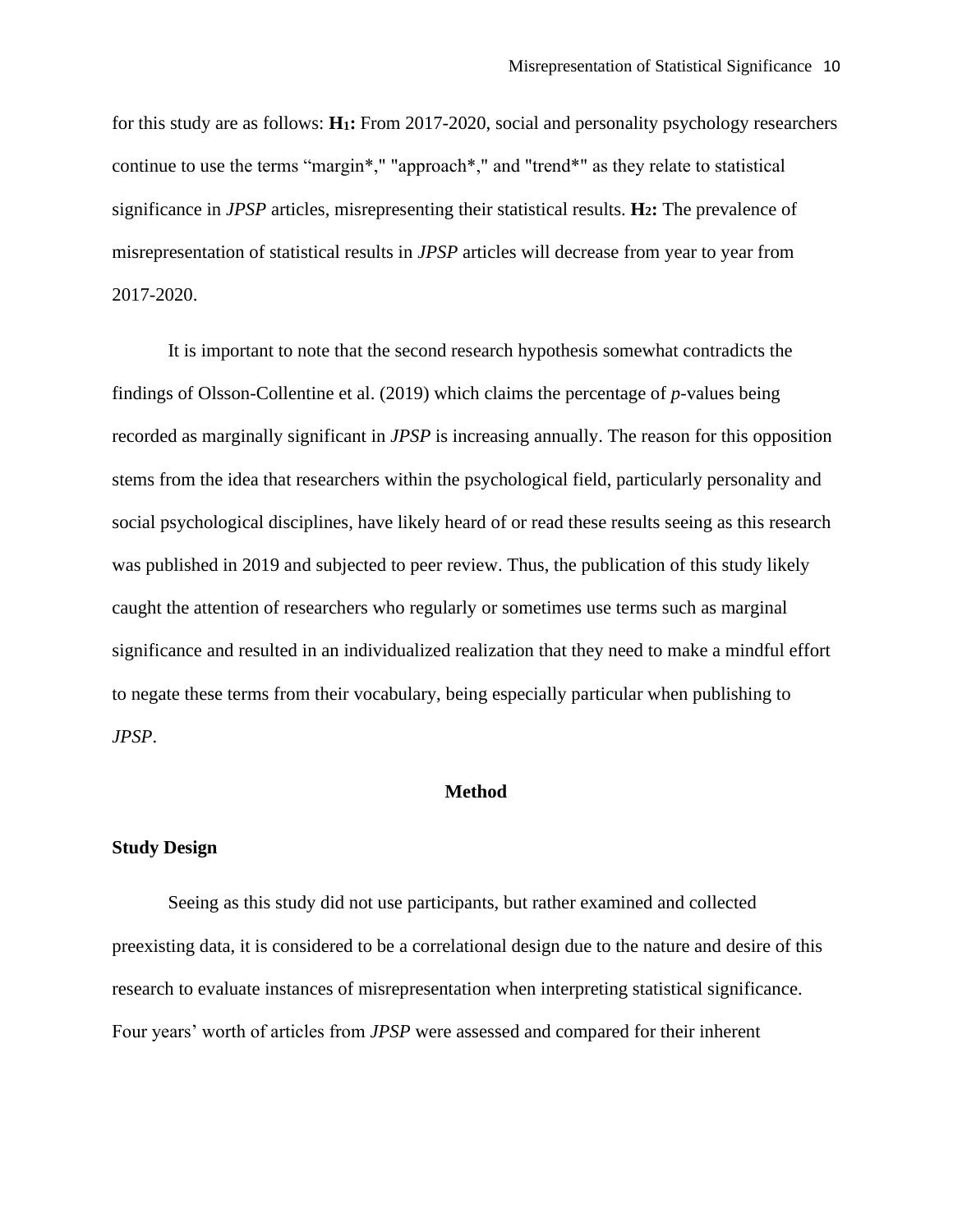relationship with misrepresentation of statistical significance by using the key terms "marginally significant\*," approached significance\*," and/or "trended significance\*."

#### **Data Collection**

To test the study hypotheses, three research assistants and I coded original empirical articles published to the *Journal of Personality and Social Psychology* (*JPSP*) from 2017 – 2020 (n = 437). *JPSP* was looked at in particular for the purpose of replicating and furthering the previous findings of Olsson-Collentine et al. (2019), and additionally because it is one of the most commonly accessed social psychological journals. Truncation was used to manually search for three key words in each original empirical article as they relate to statistical results: "margin\*," "approach\*," and "trend\*." We then examined whether those terms were used in relation to presenting statistical results. The number of instances those key terms were used in relation to presenting statistical results were then recorded. For example, the procedure would begin with an article being opened online and searched for the word "margin\*." If a certain article highlighted 5 instances where the word "margin" occurred, research assistants would investigate whether or not it was related to the representation of statistical significance, such as saying they had found "marginally significant" results rather than statistically significant results. For every time this was the case, it was counted and the total number of times the term "margin<sup>\*</sup>" was used per article was documented in an Excel file as shown in Table 1. This process was then repeated using the words "approach\*" and "trend\*" for the same document before moving on to the next article and starting the process over.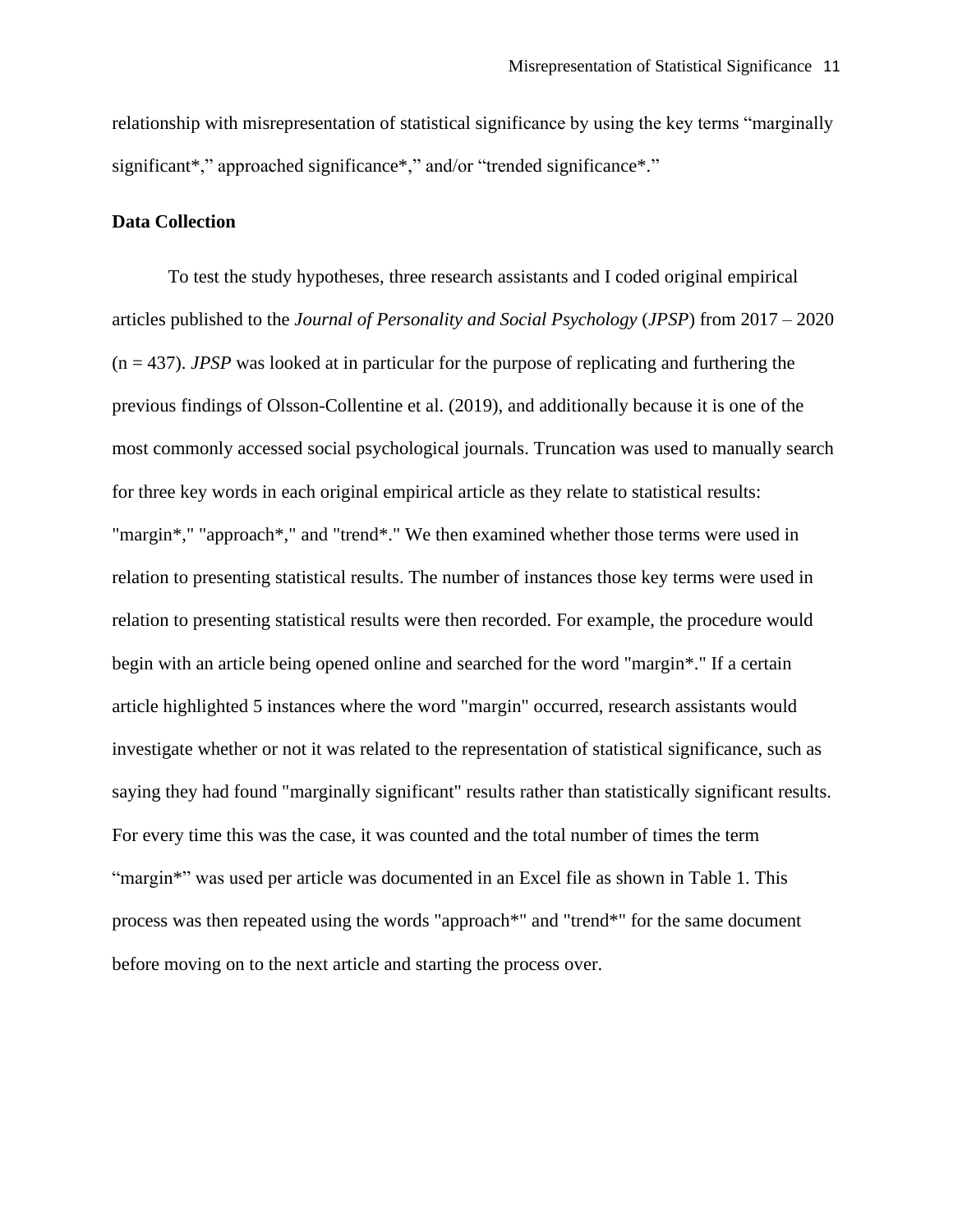| Journal     | Year | Volume | Issue | Author            | Coded by: | # "Margin"     | #"Approach" #"Trend" |              | Total #        |
|-------------|------|--------|-------|-------------------|-----------|----------------|----------------------|--------------|----------------|
| JPSP        | 2017 | 112    | 3     | Crawford et al.   | Lybrand   | 19             |                      | $\mathbf{1}$ | 21             |
| <b>JPSP</b> | 2017 | 112    | 3     | Chester & DeWall  | Lybrand   | $\Omega$       | $\circ$              | $\Omega$     | $\mathbf{0}$   |
| JPSP        | 2017 | 112    | 3     | Bitterly et al.   | Lybrand   |                | $\circ$              | 0            | $\mathbf{z}$   |
| JPSP        | 2017 | 112    |       | Rogers et al.     | Lybrand   |                | Ö.                   | $\theta$     |                |
| JPSP        | 2017 | 112    | 3     | Mottus et al.     | Lybrand   | $\alpha$       | $\mathbf{0}$         | $\circ$      | $\circ$        |
| <b>JPSP</b> | 2017 | 112    |       | Lipnevich et al.  | Lybrand   | $\theta$       | $\mathbf{0}$         | $\mathbf{0}$ | $\mathbf{0}$   |
| JPSP        | 2017 | 112    |       | Milojev & Sibley  | Lybrand   | $\theta$       | $\overline{0}$       | 7            | $\overline{I}$ |
| JPSP        | 2017 | 112    | 4     | Zwebner et al.    | Lybrand   | 2              | $\mathbf{0}$         | $\theta$     | $\overline{z}$ |
| JPSP:       | 2017 | 112    | 4     | Snyder & Tormala  | Lybrand   | $\overline{2}$ | $\theta$             | $\theta$     | $\overline{2}$ |
| JPSP.       | 2017 | 112    | 4     | Mooijman et al.   | Lybrand   |                | $\mathbf{0}$         | $\theta$     |                |
| JPSP        | 2017 | 112    | 4     | Boothby et al.    | Lybrand   | 0              | $\circ$              | $\mathbf 0$  | $\bf{0}$       |
| JPSP        | 2017 | 112    | 4     | MacGregor et al.  | Lybrand   | $\alpha$       | $\overline{0}$       | $\mathbf{0}$ | $\mathbf 0$    |
| JPSP        | 2017 | 112    | 4     | Webb et al.       | Lybrand   | 5              | $\mathbf{1}$         | 0            | 6              |
| JPSP        | 2017 | 112    | 4     | Parrigon et al.   | Lybrand   | $\theta$       | $\mathbf{0}$         | 1.           |                |
| JPSP        | 2017 | 112    | 5     | Twenge et al.     | Lybrand   | $\theta$       | $\mathbf{0}$         | $\circ$      | $\circ$        |
| JPSP        | 2017 | 112    | 5     | Erle & Topolinski | Lybrand   | $\theta$       | $\theta$             | $\theta$     | 0              |
| JPSP        | 2017 | 112    | 5     | Zou & Cheryan     | Lybrand   | $\overline{2}$ | 0                    | 0            | $\mathbf{2}$   |

**Table 1.** This image depicts the layout and coded results of a section from the Excel spreadsheet for visual aid.

# **Data Analysis**

All data analyses were conducted in JASP 11.1. Descriptive statistics were used to assess prevalence of the use of misrepresentative terms of statistical significance in empirical articles published in *JPSP*. Additionally, a one-way ANOVA and a Tukey post-hoc test were conducted to assess variation between years regarding the use of such terms.

#### **Results**

Descriptive statistics revealed a significant use of the truncated terms "margin\*," "approach\*," and "trend\*" in *JPSP* articles over time when reporting statistical results as they are presented in Table 2. A One-Way ANOVA was conducted to determine whether articles submitted to *JPSP* from 2017 to 2020 would vary between years regarding the misrepresentation of statistical significance. Results indicated there was a significant difference of misrepresentation between years,  $F(3,430) = 6.022$ ,  $p < .001$ . A Tukey post-hoc comparisons showed that these differences are significant between the years 2017 and 2019 ( $M = 1.227$ ,  $p =$ .049), 2017 and 2020 (M = 1.863, *p* < .001) and 2018 and 2020 (M = 1.196, *p* = .037).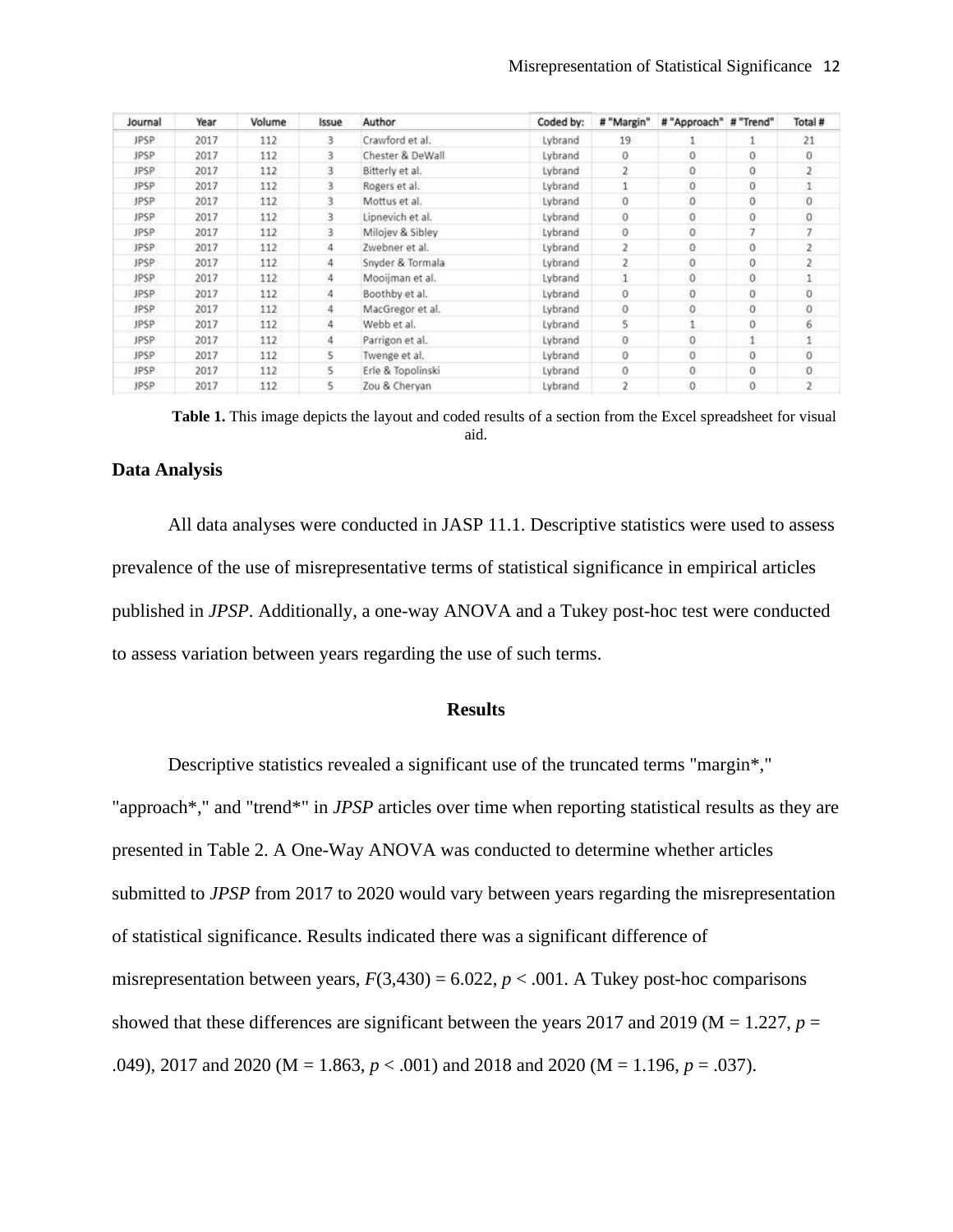Seeing as the descriptive statistics indicated a significant use of misrepresentation as it relates marginal significance, the first research hypothesis was ultimately supported. This also supports the findings of Olsson-Collentine et al. (2019), suggesting that misrepresentation of statistical results in the psychological sciences is prevalent. The second research hypothesis predicting a decrease in misrepresentation was also supported by the indicated variance between years.

Additionally, the descriptive statistics revealed that there was an increased number of new articles published in *JPSP* each year, which is promising in terms of research integrity because if more and more articles are being published with true significance, there's a greater change that new standards will develop to prevent the replication crisis from continuing any further. Since the psychological and scientific communities want to see more truly significant articles with no misrepresentation, this significant decrease of misrepresentation of statistical results in articles published in *JPSP* is encouraging for social and personality psychology.

|                | Total # |        |        |        |  |  |  |
|----------------|---------|--------|--------|--------|--|--|--|
|                | 2017    | 2018   | 2019   | 2020   |  |  |  |
| Valid          | 93      | 104    | 111    | 129    |  |  |  |
| <b>Missing</b> | 0       | 0      | 0      | 0      |  |  |  |
| Mean           | 3.398   | 2.731  | 2.171  | 1.535  |  |  |  |
| Std. Deviation | 4.068   | 3.974  | 3.110  | 2.385  |  |  |  |
| Minimum        | 0.000   | 0.000  | 0.000  | 0.000  |  |  |  |
| Maximum        | 21.000  | 22.000 | 16.000 | 15.000 |  |  |  |
|                |         |        |        |        |  |  |  |

Descriptive Statistics ▼

**Table 2.** Descriptive statistics show an increase of articles submitted annually and a decreased use of ambiguous terms within those articles.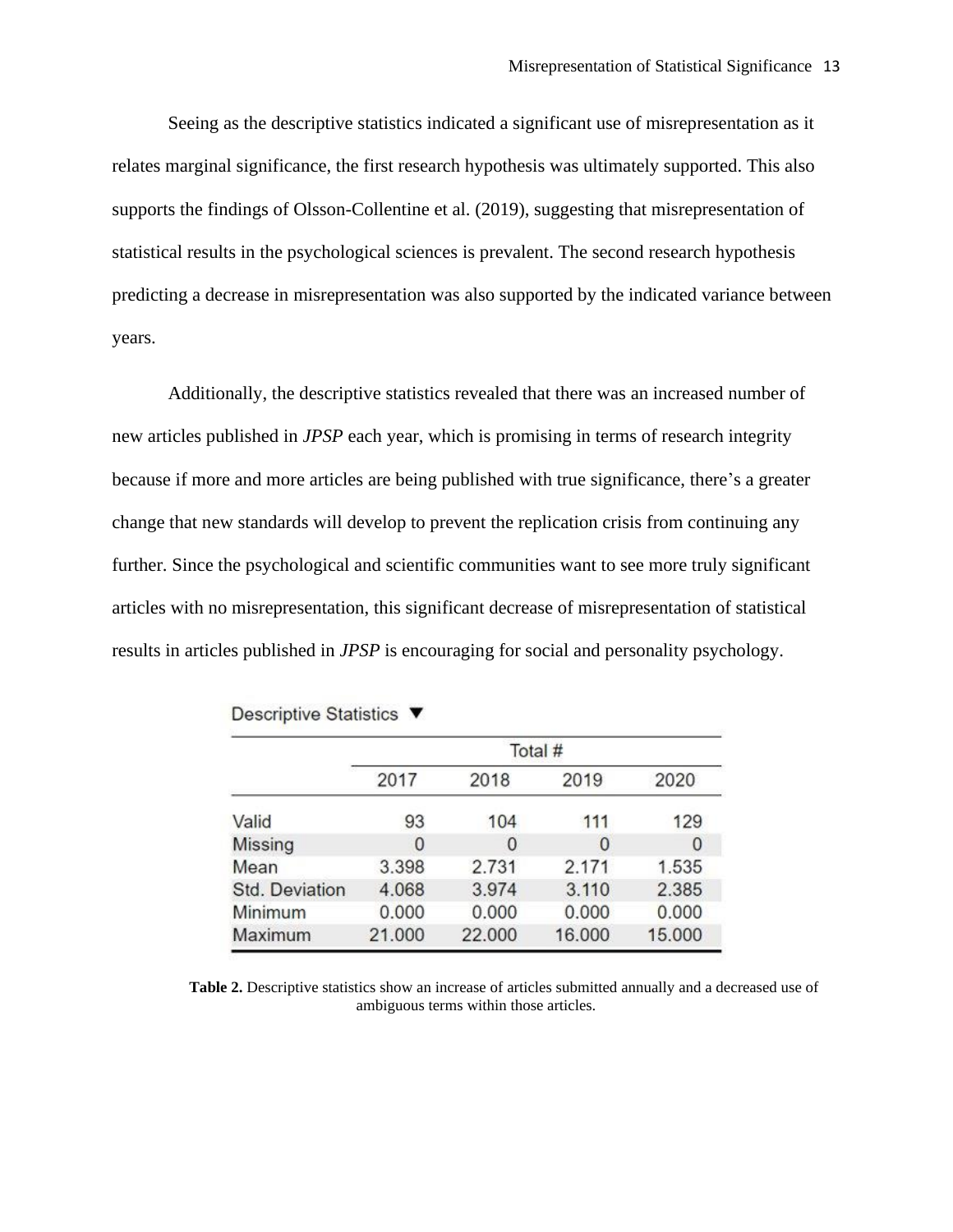

**Fig. 1.** This graph depicts a decreasing linear trend of misrepresentation using terms from 2017 to 2020. Additionally, confidence intervals can be seen getting smaller as the years progress.

Figure 1 above depicts a graphing of these statistics which resulted in a beautiful decreasing linear trend, suggesting that misrepresentation as it relates to marginal significance is decreasing annually within *JPSP* articles. Additionally, it can be observed that confidence intervals are decreasing, indicating that researchers are more confident that their chances of committing a type II error are small. Seeing as many researchers and individuals within the psychological and scientific communities are pushing for the confidence interval to be shifted from 95% to 99%, this is a positive direction for the future validity in psychological research.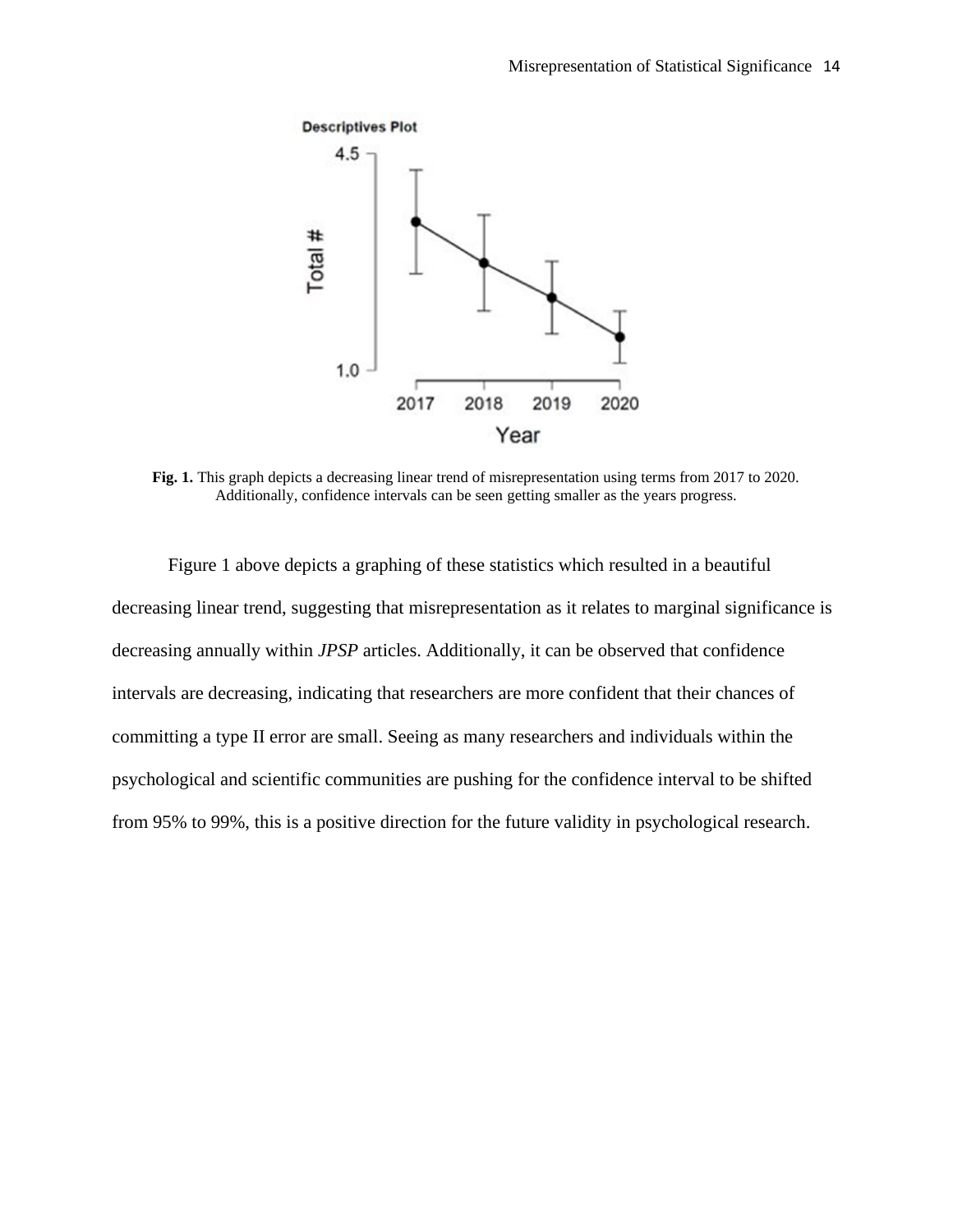#### **Discussion**

The goals of this research were to (1) examine how often statistical results are being misrepresented in empirical studies by using terms such as "marginally significant" to interpret results, and (2) to determine whether there is variation in such misrepresentation between the years spanning 2017-2020. To an extent, our findings replicated those of Olsson-Collentine et al. (2019), such as demonstrating the continued prevalent use of misrepresentation within *JPSP.* Independently, our findings indicated that misrepresentation using these terms is in fact occurring within *JPSP*, however decreasing annually. This information supported both research hypotheses and gave additional insight to the growing number of articles being submitted without misrepresentation annually. While it is unfortunate that misrepresentation takes place at all within the psychological field, it is positive that it's prevalence is decreasing in *JPSP* articles as the years progress.

#### **Limitations**

There were a few limitations to this particular study, the biggest one being that only articles from *JPSP* were analyzed. Although *JPSP* is the flagship journal of the Society for Personality and Social Psychology and is the highest-impact social and personality psychology journal within the U.S., it may not be representative of how social and personality psychology researchers are presenting statistical results in other social and personality psychology journals. Additionally, although the words "margin," "approach," and "trend" were the key terms searched for, other terms may have been used to misrepresent statistical significance of results. Although we made a conscious effort to find the top three most commonly used terms in psychology to misrepresent data, there is always a chance that other variations or synonyms went undetected. Lastly, there were instances where these words were used in conjunction with one another, such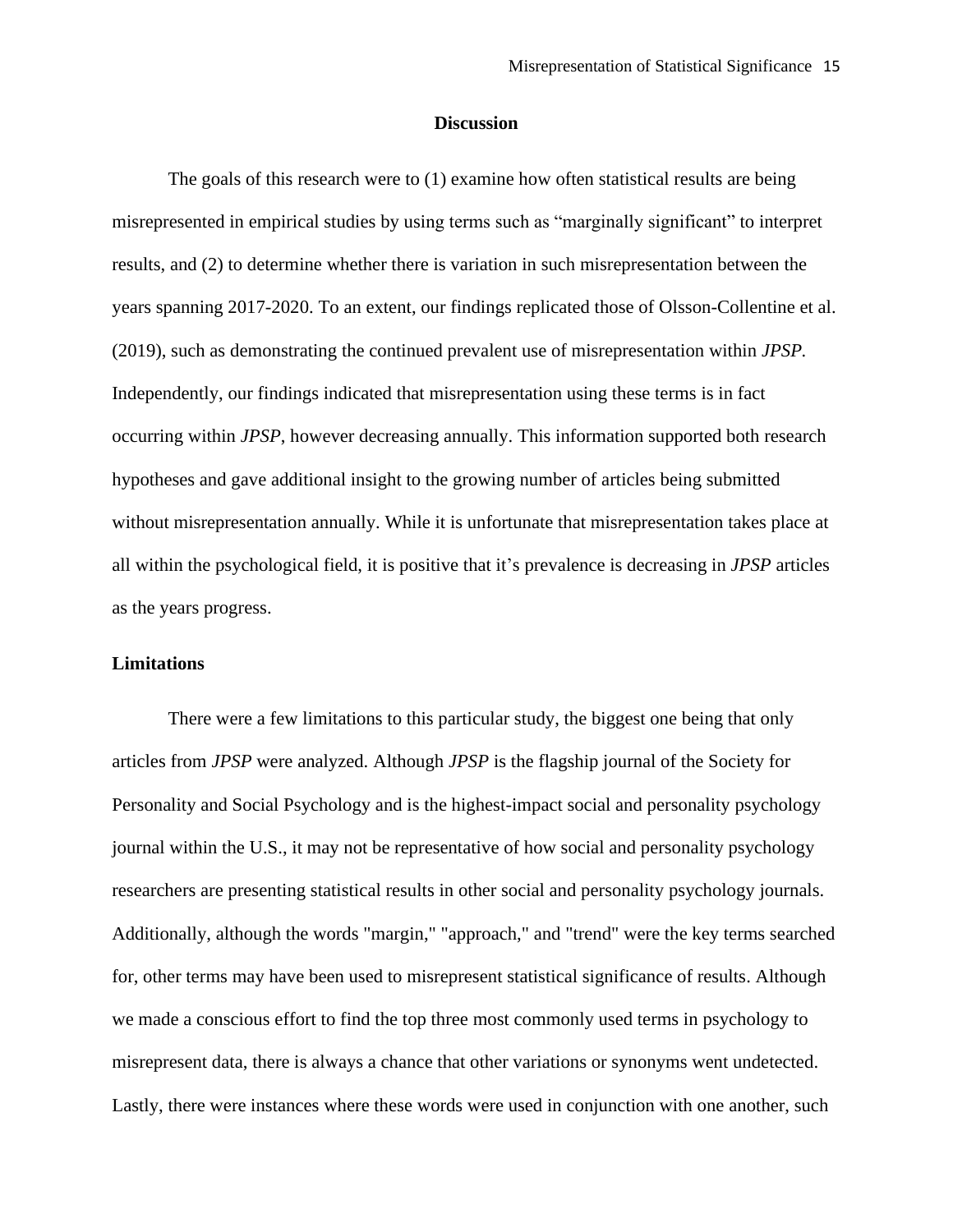as using the phrase "marginal trend" or "approaching trend," so when this occurred, research assistants only counted the instance once under one term or the other. While this was not a common occurrence and is unlikely to impact the study, it is important to recognize for those hoping to replicate or further this study in the future.

# **Future Research**

This study will be furthered by continuing with the current method and looking at articles from the *Journal of Experimental Social Psychology* (*JESP*), *Personality and Social Psychology Bulletin* (*PSPB*), and *Social Psychological and Personality Science* (*SPPS*) journals. This research is already being conducted within the Self and Relationships Lab and will hopefully render more results not long after the completion of this portion of the study.

Additionally, in terms of misrepresentation consistency, it would be interesting if future research were to look into whether authors who misrepresent their statistical results have their articles published to these journals repeatedly publish studies over the years, as well as whether they do so to the same or different journals. Assuming there are cases where researchers have repeatedly published their results but also repeatedly misrepresented their findings in said results, it would be especially interesting to discover whether those researchers are increasing, decreasing, or maintaining this behavior.

#### **Conclusion**

Within the scientific and psychological communities, dishonesty and misrepresentation, whether intentional or unintentional, is a dominating issue that disadvantages other researchers, the research itself, publishers, and consumers alike. Because this study provides evidence that this misrepresentation is still prevalent, it is revealed as an ongoing issue that will hopefully one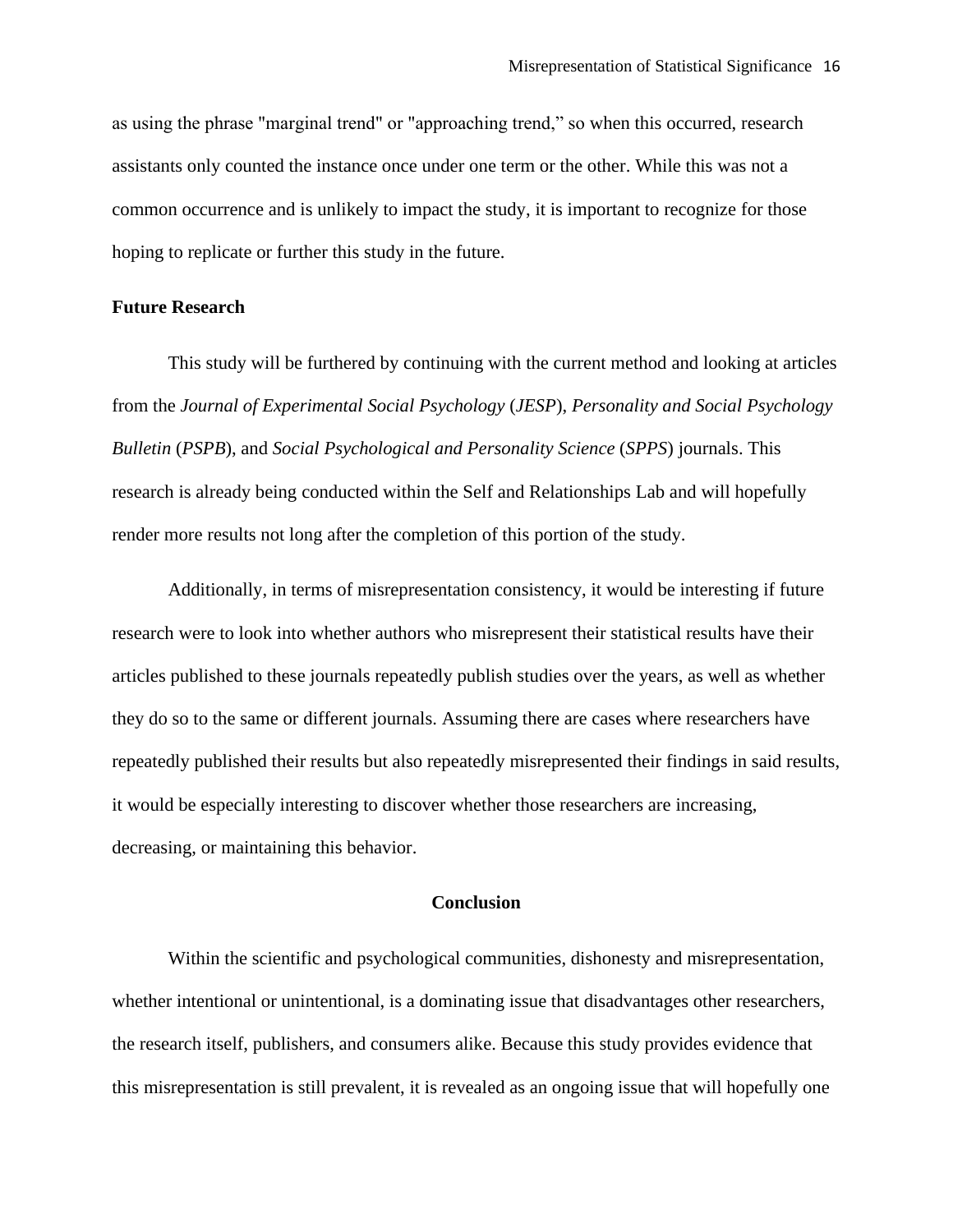day be resolved. However, seeing as the evidence also suggests significant decreases in this prevalence, one can confidently assume that it will soon become a less common issue within the field.